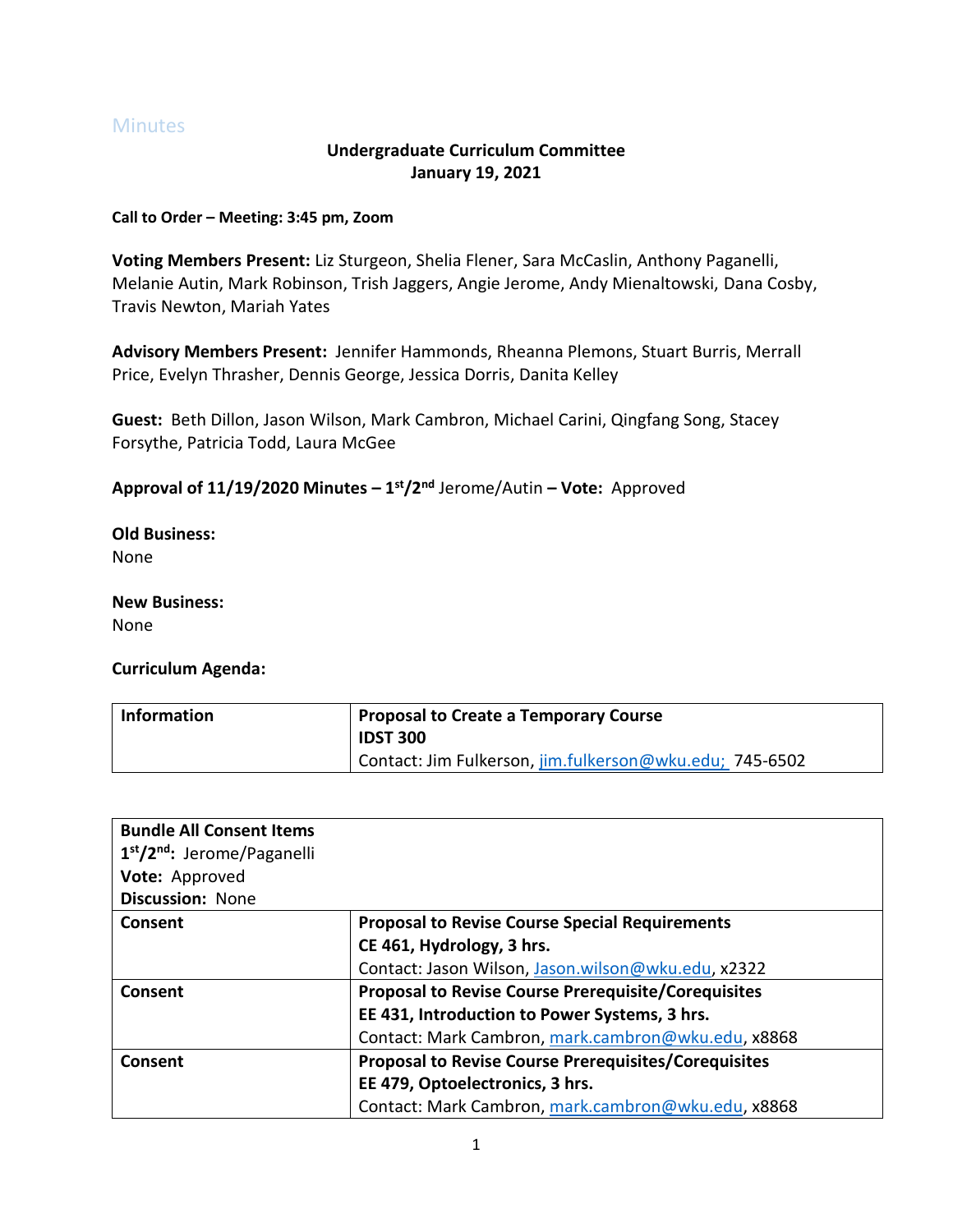| Consent | <b>Proposal to Revise Course Prerequisites/Corequisites</b><br><b>ENGR 360, Systems Dynamics and Modeling, 3 hrs.</b><br>Contact: Farhad Ashrafzadeh, farhad.ashrafzadeh@wku.edu, x5877 |
|---------|-----------------------------------------------------------------------------------------------------------------------------------------------------------------------------------------|
| Consent | <b>Proposal to Revise Course Catalog Listing</b><br>Item: MUS 430 Music Literature<br>Liza Kelly, liza.kelly@wku.edu, 745-2682                                                          |
| Consent | <b>Proposal to Revise Course Catalog Listing</b><br>Item: PJ 333 - Lighting Technologies<br>James Kenney, james.kenney@wku.edu 745-6307                                                 |
| Consent | <b>Proposal to Revise Course Catalog Listing</b><br>Item: PJ 336 - Picture Editing<br>James Kenney, james.kenney@wku.edu 745-6307                                                       |
| Consent | <b>Proposal to Revise Course Catalog Listing</b><br>Item: PJ 433 - Advanced Short Form Documentary<br>James Kenney, james.kenney@wku.edu 745-6307                                       |
| Consent | <b>Proposal to Revise Course Catalog Listing</b><br>Item: PJ 436 - Projects in Photojournalism<br>James Kenney, james.kenney@wku.edu 745-6307                                           |

| <b>College of Education and Behavioral Sciences</b> |                                                                         |
|-----------------------------------------------------|-------------------------------------------------------------------------|
| <b>Type of Action</b>                               | <b>Description of Item and Contact Information</b>                      |
| <b>Action Item</b>                                  | <b>Proposal to Revise Course Credit Hours</b>                           |
| $1st/2nd$ : Cosby/Yates                             | Item: MIL 490                                                           |
| Vote: Approved                                      | Contact: Beth Dillon, Bethann.dillon@wku.edu; 745-4293                  |
|                                                     | Discussion: College name needs to be replaced in title. Dillon,         |
|                                                     | indicated that they wanted this course to be repeatable and asked if    |
|                                                     | this can be changed now? Autin - thought the college level needed to    |
|                                                     | approve the repeatable first. Mienaltowski - currently listed as 1 hour |
|                                                     | and changing to 3 hours. George - confirmed that the college level      |
|                                                     | would approve it to be repeatable. Question asked if the proponent      |
|                                                     | can make a friendly amendment. Jerome – agrees to approve with a        |
|                                                     | friendly amendment. Hammonds - implementation date says fall 21         |
|                                                     | but there's a current student with the problem, so does it need to be   |
|                                                     | spring 21? Dillon - no hurry.                                           |
|                                                     | Friendly Amendment – variable 1-3 hours and repeatable to the max of    |
|                                                     | X number of credits. "Dillon will update and send back to UCC Chair."   |
|                                                     | The department can pull the proposal at senate if they are not in       |
|                                                     | agreement with the friendly ammendment.                                 |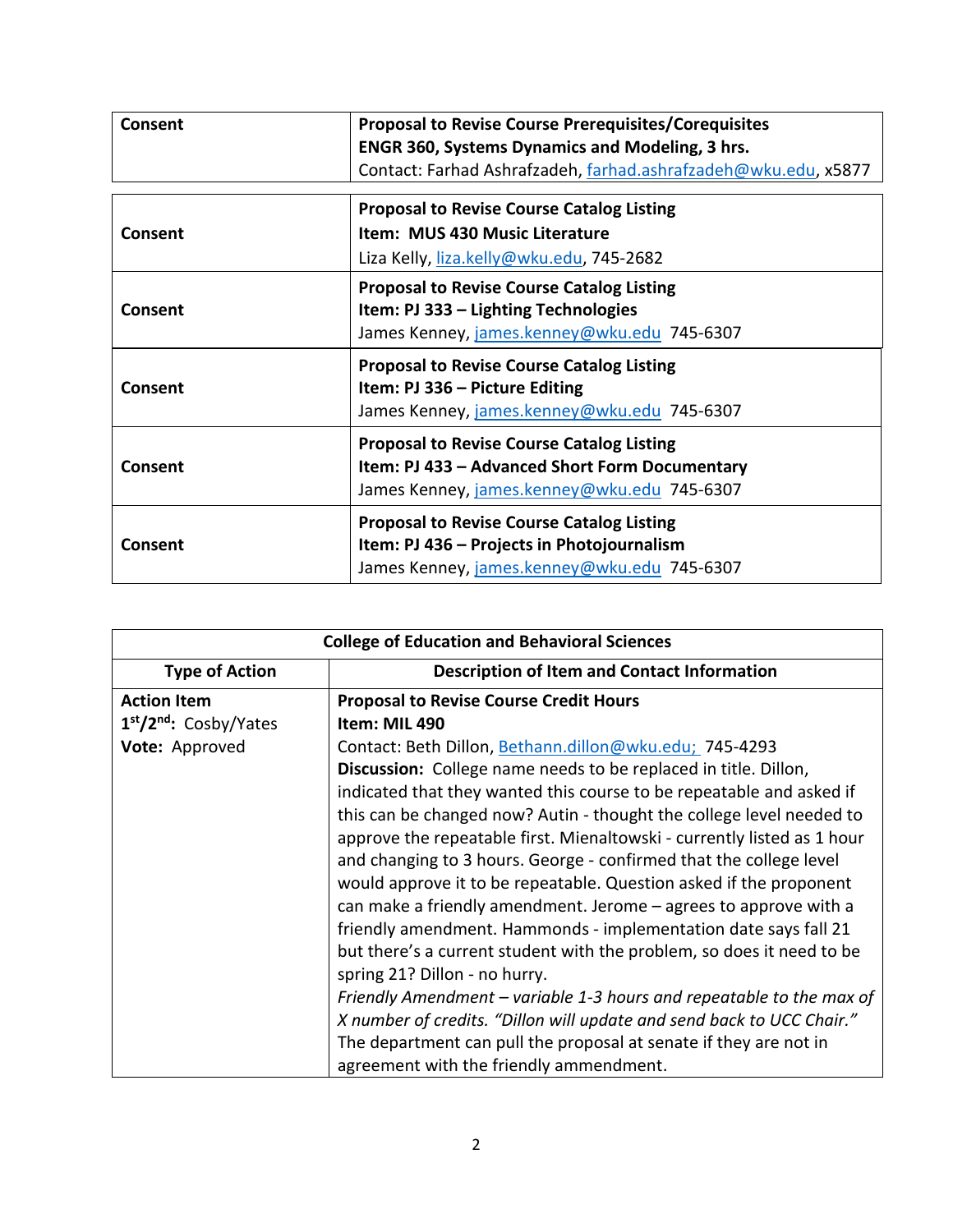| Ogden College of Science and Engineering       |                                                                  |
|------------------------------------------------|------------------------------------------------------------------|
| Type of item                                   | <b>Description of Item &amp; Contact Information</b>             |
| <b>Action</b>                                  | <b>Proposal to Revise a Program</b>                              |
| 1 <sup>st</sup> /2 <sup>nd</sup> : Autin/Yates | Ref. 318, Astronomy Minor, 20 hrs.                               |
| Vote: Approved                                 | Contact: Michael Carini, mike.carini@wku.edu, x6198              |
|                                                | <b>Discussion: None</b>                                          |
| <b>Action</b>                                  | <b>Proposal to Revise a Program</b>                              |
| 1 <sup>st</sup> /2 <sup>nd</sup> : Autin/Yates | Ref. 534P/534, Civil Engineering Pre-Major/Civil Engineering, 66 |
| Vote: Approved                                 | hrs                                                              |
|                                                | Contact: Jason Wilson, Jason.wilson@wku.edu, x2322               |
|                                                | <b>Discussion: None</b>                                          |

| <b>College of Health and Human Services</b>           |                                                                                                                                                                                                                                                                                                                |
|-------------------------------------------------------|----------------------------------------------------------------------------------------------------------------------------------------------------------------------------------------------------------------------------------------------------------------------------------------------------------------|
| <b>Type of Item</b>                                   | <b>Description</b>                                                                                                                                                                                                                                                                                             |
| <b>Action</b>                                         | <b>Create a New Course</b>                                                                                                                                                                                                                                                                                     |
| 1st/2nd: Mienaltowski/Autin                           | <b>FACS 277 Development in Middle Childhood</b>                                                                                                                                                                                                                                                                |
| Vote: Approved                                        | Contact; Qingfang Song, qingfang.song@wku.edu, 270-745-4229                                                                                                                                                                                                                                                    |
|                                                       | <b>Discussion: None</b>                                                                                                                                                                                                                                                                                        |
| <b>Action</b>                                         | <b>Create a New Course</b>                                                                                                                                                                                                                                                                                     |
| 1 <sup>st</sup> /2 <sup>nd</sup> : Paganelli/Autin    | <b>SPM 320 E-Sports Management</b>                                                                                                                                                                                                                                                                             |
| Vote: Approved                                        | Contact: Dr. William Czekanski, william.czekanski@wku.edu, 270-                                                                                                                                                                                                                                                |
|                                                       | 745-4047                                                                                                                                                                                                                                                                                                       |
|                                                       | <b>Discussion: None</b>                                                                                                                                                                                                                                                                                        |
| <b>Action</b>                                         | <b>Create a New Certificate Program</b>                                                                                                                                                                                                                                                                        |
| 1 <sup>st</sup> /2 <sup>nd</sup> : Mienaltowski/Cosby | <b>E-Sports Management</b>                                                                                                                                                                                                                                                                                     |
| Vote: Approved                                        | Contact: Stacey Forsythe, stacey.forsythe@wku.edu, 270-745-4238;<br>Patricia Todd, patricia.todd@wku.edu, 270-745-2334                                                                                                                                                                                         |
|                                                       | Discussion: Jerome - asked if the proponent had contacted the<br>gaming certificate faculty. Forsythe - they did not because it really<br>doesn't match but the student may be very interested. Jerome -<br>asked Forsythe to reach out to Kristina Arnold to make them aware<br>before it proceeds to senate. |

| <b>Potter College of Arts &amp; Letters</b>           |                                                      |
|-------------------------------------------------------|------------------------------------------------------|
| Type of Item                                          | <b>Description of Item &amp; Contact Information</b> |
| <b>Action</b>                                         | <b>Proposal to Create a New Course</b>               |
| 1 <sup>st</sup> /2 <sup>nd</sup> : Paganelli/McCaslin | Item: GERM 369 Identity in German Cinema             |
| Vote: Approved                                        | Laura McGee, laura.mcgee@wku.edu, 745-2763           |
|                                                       | <b>Discussion: None</b>                              |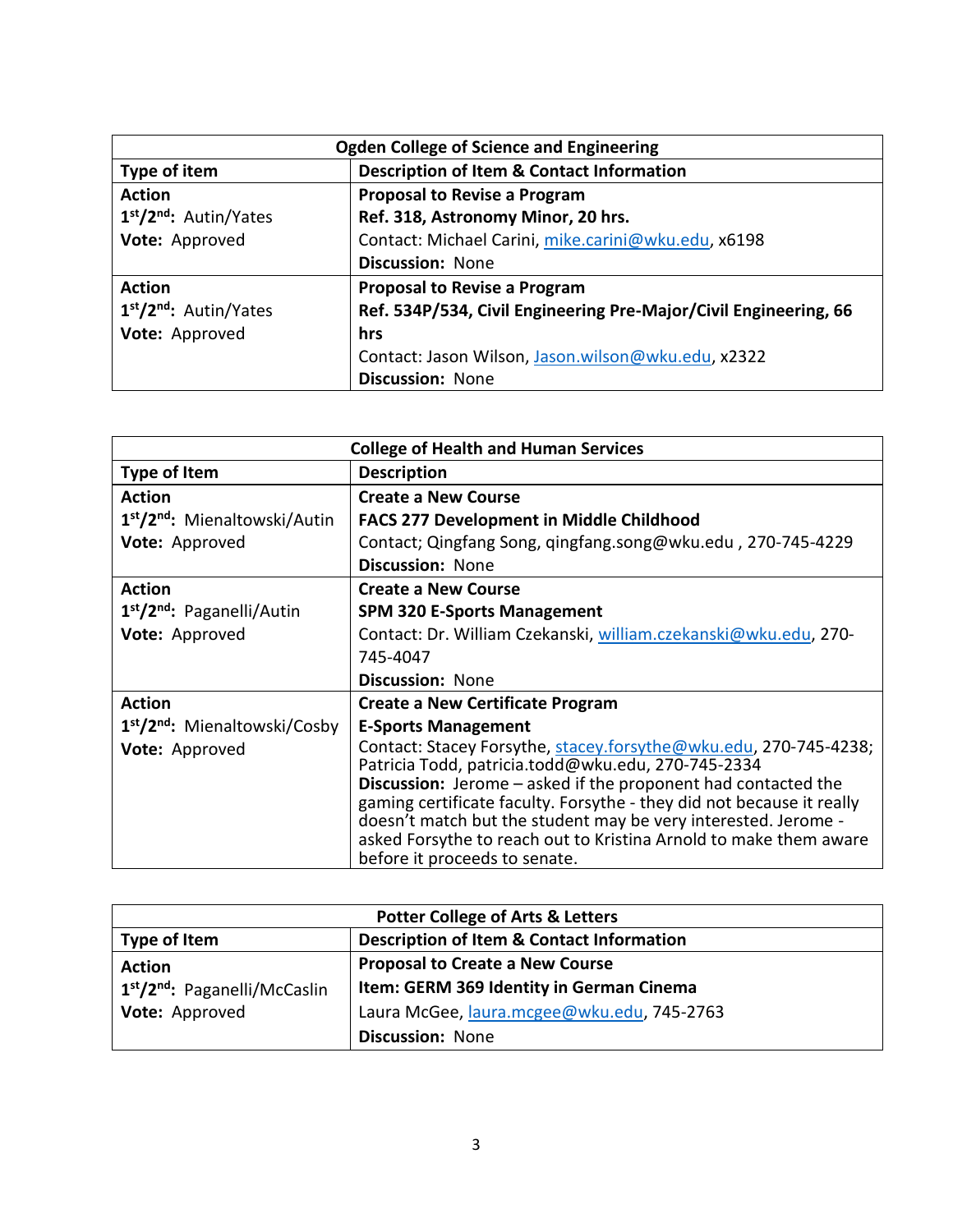| <b>Action</b>                                         | <b>Proposal to Create a New Course</b>                              |
|-------------------------------------------------------|---------------------------------------------------------------------|
| 1st/2nd: Mienaltowski/Cosby                           | Item: MUS 330 Introduction to Music as Therapy                      |
| Vote: Approved                                        | Catherine Wilson, catherine.wilson@wku.edu, 745-5925                |
|                                                       | <b>Discussion: None</b>                                             |
| <b>Action</b>                                         | <b>Proposal to Create a New Course</b>                              |
| $1st/2nd$ :                                           | Item: MUS 400 Advanced Music Theory                                 |
| Mienaltowski/Paganelli                                | Matthew Herman, matthew.herman@wku.edu, 745-5400                    |
| Vote: Approved                                        | <b>Discussion: None</b>                                             |
|                                                       |                                                                     |
| Bundle PJ-131 through PJ-439<br>1st/2nd: Jerome/Cosby |                                                                     |
| Vote: Approved                                        |                                                                     |
| 1 <sup>st</sup> /2 <sup>nd</sup> : Cosby/Autin        |                                                                     |
| <b>Discussion: None</b>                               |                                                                     |
| Vote: Approved Bundle                                 |                                                                     |
|                                                       | <b>Proposal to Make Multiple Revisions to a Course</b>              |
| <b>Action</b>                                         | Item: PJ 131 - Introduction to Digital Photography                  |
|                                                       | James Kenney, james.kenney@wku.edu 745-6307                         |
|                                                       | <b>Proposal to Make Multiple Revisions to a Course</b>              |
| <b>Action</b>                                         | Item: PJ 261 - Introduction to Multimedia                           |
|                                                       | James Kenney, james.kenney@wku.edu 745-6307                         |
|                                                       | <b>Proposal to Make Multiple Revisions to a Course</b>              |
| <b>Action</b>                                         | Item: PJ 330 - Introduction to Short Form Documentary               |
|                                                       | James Kenney, james.kenney@wku.edu 745-6307                         |
|                                                       | Proposal to Make Multiple Revisions to a Course                     |
| <b>Action</b>                                         | Item: PJ 334 - Picture Stories                                      |
|                                                       | James Kenney, james.kenney@wku.edu 745-6307                         |
|                                                       | <b>Proposal to Make Multiple Revisions to a Course</b>              |
| <b>Action</b>                                         | Item: PJ 432 - Photojournalism Practicum                            |
|                                                       | James Kenney, james.kenney@wku.edu 745-6307                         |
|                                                       | <b>Proposal to Make Multiple Revisions to a Course</b>              |
| <b>Action</b>                                         | Item: PJ 439 - Advanced Studio Lighting                             |
|                                                       | James Kenney, james.kenney@wku.edu 745-6307                         |
| <b>Action</b>                                         | <b>Proposal to Revise a Program</b>                                 |
| 1st/2nd: Jerome/Cosby                                 | Item: 750 - Major in Photojournalism                                |
| Vote: Approved                                        | James Kenney, james.kenney@wku.edu 745-6307                         |
|                                                       | Discussion: Autin - did they submit a four year plan? They did not, |
|                                                       | but should send for Rheanna.                                        |
| <b>Action</b>                                         | <b>Proposal to Revise a Program</b>                                 |
| 1st/2nd: Jerome/Paganelli                             | Item: 433 - Minor in Photojournalism                                |
| Vote: Approved                                        | James Kenney, james.kenney@wku.edu 745-6307                         |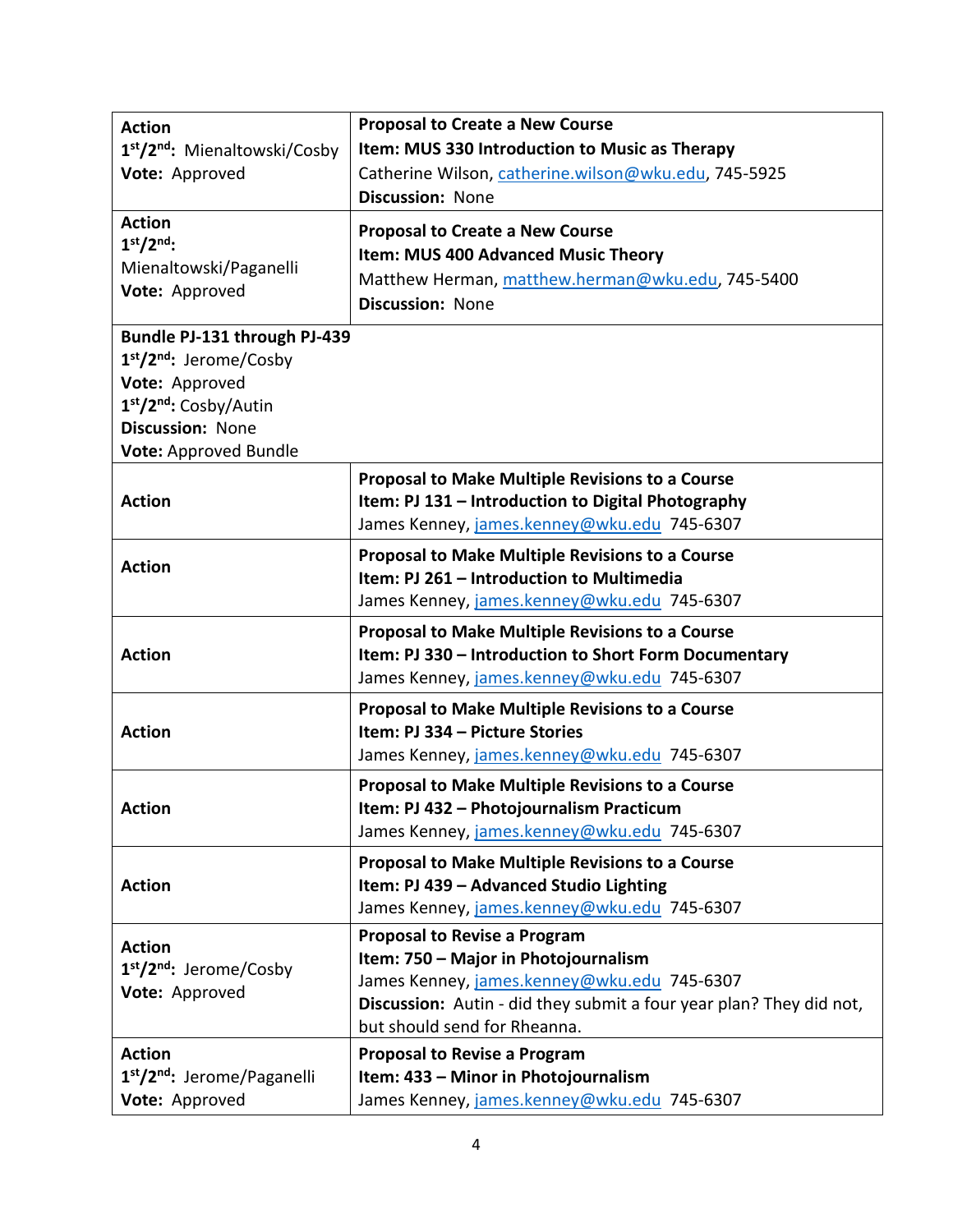| Discussion: None |
|------------------|
|                  |

| <b>Gordon Ford College of Business</b>         |                                                          |
|------------------------------------------------|----------------------------------------------------------|
| Type of Item                                   | <b>Description of Item &amp; Contact Information</b>     |
| <b>Action</b>                                  | <b>Create a Course</b>                                   |
| 1 <sup>st</sup> /2 <sup>nd</sup> : Cosby/Autin | <b>FIN334: Financial Mathematics</b>                     |
| Vote: Approved                                 | Contact: Alex Lebedinsky, alex.lebedinsky@wku.edu, 53150 |
|                                                | <b>Discussion: None</b>                                  |

#### **Courseleaf Policy for Proposal Submissions to UCC**

(Drafted by Shelia Flener and Merrall Price)

- Jerome asked if we were really going to be strict on grammatical errors. Price stated that she was really just trying to encourage people from submitting errors.
- Much conversation took place about the process.
- Plemons suggested that we should wait until we can see how course leaf works first.
- Flener asked for clarification Do we do Course inventory form? Rheanna say we don't but the instructions in UCC need to be updated.

**Steering Committee Report**

None

**Academic Policy Report**

None

**Announcements** None

**Adjourn** 5:00 pm

Respectfully Submitted UCC Recorder Jessica Steenbergen